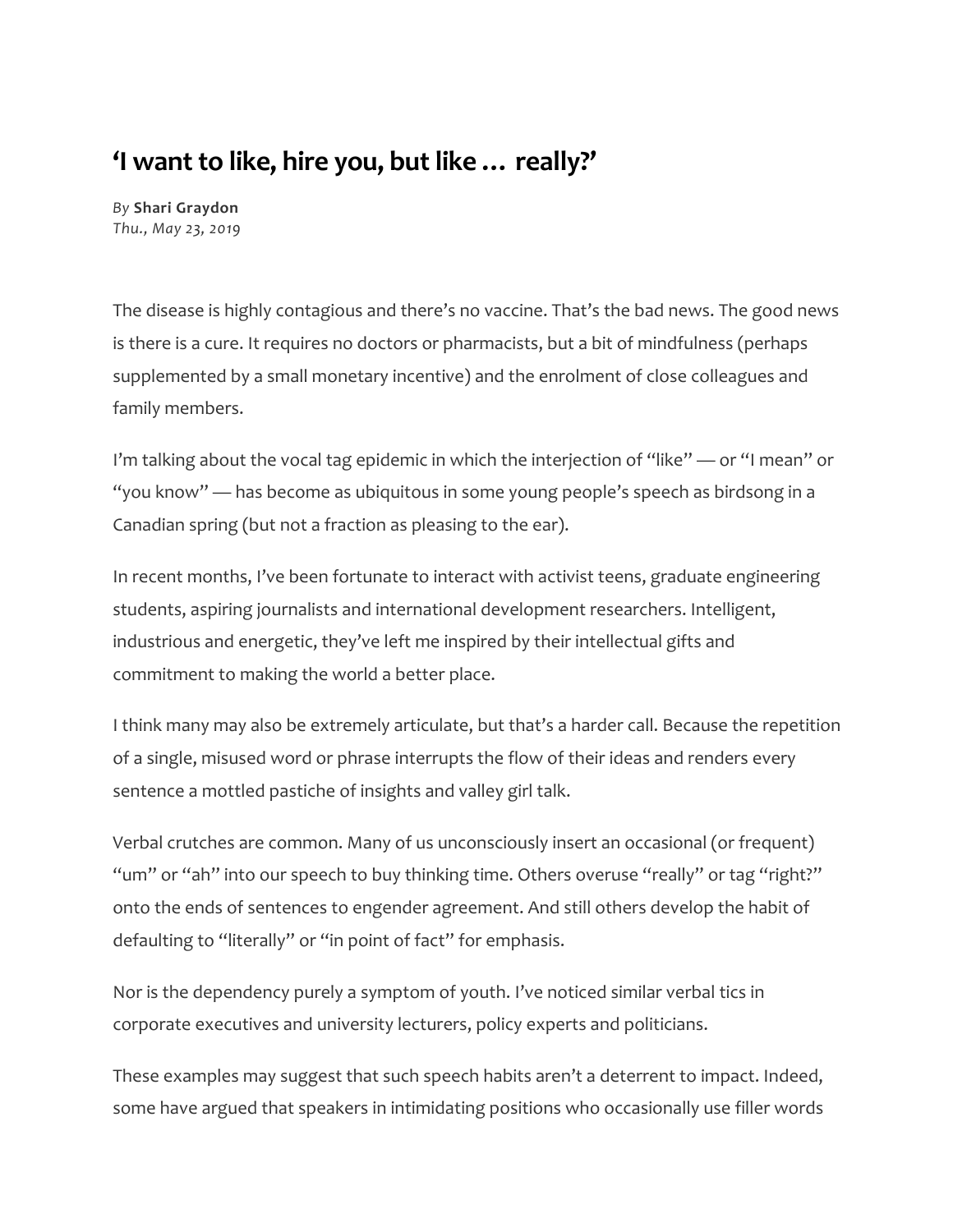can come across as more relatable. And it's true that not all listeners are as attentive to repetitive verbal crutches as someone who speaks often and trains others to do so, too.

But if a good portion of your airtime is devoted to meaningless words, they can't help but detract from the substance of what you're saying.

An overdependence on filler phrases undermines perceptions of your intelligence by at least some of your listeners. And that limits your opportunities — even if almost no one will tell you that you didn't get hired, or invited to speak, or paid what you asked, because you sound like a hesitant 15-year-old.

So, if you suspect yourself of relying on a verbal crutch or overusing one particular word until it becomes meaningless, here's the three-phase cure:

## • **Cultivate Awareness**

Audio-record your voice when hanging out with friends or speaking with colleagues. Play the recording back and pay attention to repeated phrases or inserted tags. Replay it, marking a piece of paper every time you notice the crutch. Then listen a third time and try not to notice it.

Start to pay attention to the speech habits of others you interact with every day, especially your close friends, family members or colleagues. Are you reinfecting or reinforcing each other?

## • **Clarify your Motivation**

Think about the significant time and financial investments you've made in your own advancement: college diplomas, university degrees, professional accreditation, years of hard work, overtime, missed weekends or vacations …

Reflect on what other ambitions you may harbour: Promotion within your organization, a career change to another industry or leadership status of any kind.

## • **Recruit Accountability Buddies**